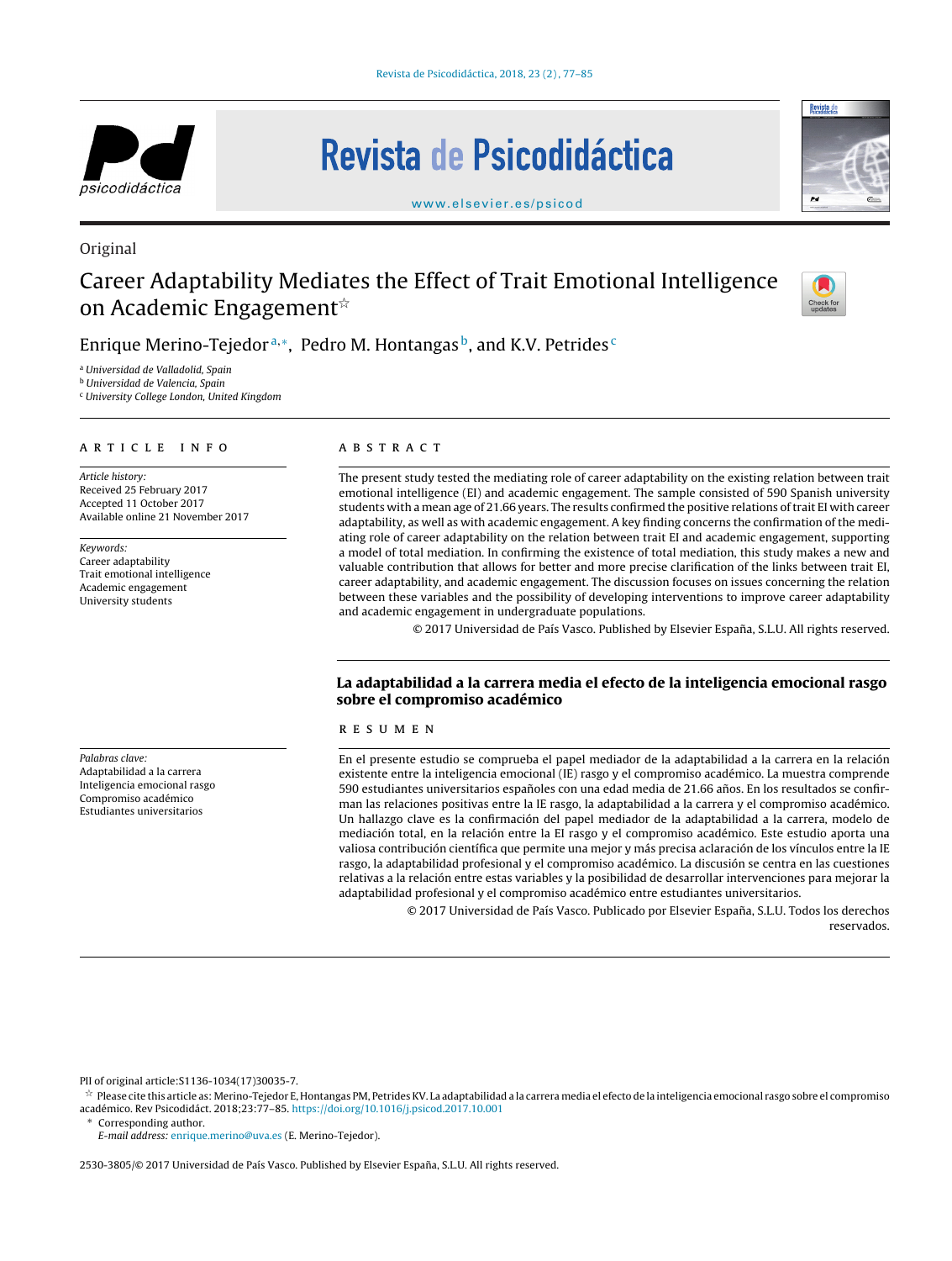#### **Introduction**

The aim of the present study was to explore the associations between trait emotional intelligence (trait EI), career adaptability, and academic engagement. Specifically, the study tested the mediating role of career adaptability on the relationship between trait EI and academic engagementin a sample of Spanish university students.

#### Trait EI and career development

Trait EI is defined as a constellation of emotional perceptions assessed via questionnaires and rating scales ([Petrides,](#page-7-0) Pita, & Kokkinaki, 2007). There is evidence, including behavioral genetic investigations (Vernon, Villani, [Schermer,](#page-7-0) & Petrides, 2008), supporting the conceptualization of trait EI as an aspect of personality. At the same time, the construct shows incremental validity over the Giant Three, the Big Five, and other personality variables (e.g., Andrei, Siegling, Aloe, Baldaro, & [Petrides,](#page-7-0) 2016). One study carried out work on the Managing the Emotions of Others Scale (MEOS) by examining its associations with the personality traits considered in the six-factor model of personality structure HEXACO: Honesty-Humility (H), Emotionality (E), Extraversion (X), Agreeableness (A), Conscientiousness (C), and Openness to Experience (O), and with the factors and facets of the trait EI measured with the Trait Emotional Intelligence Questionnaire (TEIQue). The first component of the MEOS, enhance, includes approaches to interpersonal emotion management, whilst the second, divert, includes approaches such as the use of humor to increase another's mood ([Austin](#page-7-0) & Vahle, 2016). Among the most important findings of this study, it was found that at the factor level of the TEIQue, regression models showed that trait EI-emotionality and trait EI-sociability were significant predictors for both components of the MEOS, enhance and divert, defined as the prosocial pair. Another study showed that perfectionistic concerns, which are related to a solid conviction that being perfect is important to others, correlate negatively with trait EI; in contrast, the same study proved that perfectionistic strivings, which are related to a conviction that being perfect is important for oneself, are positively associated with trait EI (Smith, [Saklofske,](#page-7-0) & Yan, 2015).

There have been a number of studies on the role of trait EI in relation to vocational and career-related variables. For example, trait EI has been linked to career decision-making (Di Fabio & Saklofske, 2014); this study confirmed the hypotheses that trait EI added significant incremental variance beyond that explained by the Big Five personality dimensions in relation to career decisionmaking self-efficacy, career indecision, and indecisiveness. On the other hand, [Coetzee](#page-7-0) and Harry (2014) provided evidence that high levels of self-efficacious emotional performance may improve selfefficacious adaptive execution in behavioral fields linked to career adaptability.

Consideration of emotional experience has been increasing in the field of vocational development, competing for attention with cognitive aspects, perhaps in response to the claims that, in the range of career theories, human emotions lack the prominence they rightly deserve [\(Hartung,](#page-7-0) 2011; Puffer, 2011; Young & Valach, 2000). Researchers have called for an increase in research in this area, as well as for the replication of models focusing on the relationship between EI and career psychology. Young, Paseluikho, and Valach (1997) developed one of the first theoretical models of the role of emotion in career development, proposing that people with high EI have superior career-building abilities.

#### Trait EI and engagement

The concept of engagement has been studied extensively in the context of the workplace. The most popular definition of work engagement is as a state of mind characterized by vigor, dedication, and absorption (Schaufeli, Salanova, [González-Romá,](#page-7-0) & Bakker, 2002).

One popular model of work engagement by Bakker, [Albrecht,](#page-7-0) and Leiter (2011) comprises the following three components: absorption (fully concentrated on some task or activity), dedication (significant and meaningful pursuit of goals characterized by a sense of significance, inspiration, and pride), and vigor (devoting time and effort to work tasks).

With respect to the relation between EI and engagement, in current models of work engagement (see [Bakker](#page-7-0) et al., 2011), the drivers of engagement are considered to be both job resources (e.g., autonomy) and personal resources (e.g., self-efficacy). The latter may also be understood as psychological capital, including aspects such as self-efficiency, confidence, optimism, and perseverance ([Luthans,](#page-7-0) Youssef, & Avolio, 2007), all of which are linked to EI.

In educational contexts, research has shown a positive relationship between general EI and academic achievement ([MacCann,](#page-7-0) Fogarty, Zeidner, & Roberts, 2011; Mavroveli & Sánchez-Ruiz, 2011; Serrano & Andreu, 2016), which tends to be stronger in primary school and vulnerable students (Perera & [DiGiacomo,](#page-7-0) 2013; Petrides, Frederickson, & Furnham, 2004). Comparatively less research has focused on the relationship between EI and academic engagement. In a study carried out with undergraduate students, it was found that perceived EI predicts academic burnout and engagement, controlling for gender and age (Durán, [Extremera,](#page-7-0) Rey, Fernández-Berrocal, & Montalbán, 2006).

#### Career development and academic engagement

Research into career development has been gaining prominence owing, among other things, to the development of the concept itself and to the latest changes in the labor market affecting work and job conditions (e.g., mobility, instability). Recent definitions of career development highlight the dynamic nature of the construct [\(Zacher,](#page-8-0) 2014). In current times, between school-leaving and retirement, significant changes will occur during working life. Although [every](#page-7-0) stage is important, the period of tertiary education is particularly relevant in the consolidation of a vocational identity [\(Porfeli,](#page-7-0) Lee, Vondracek, & Weigold, 2011). It is during this stage when students have to confront decisions relating to their transition into the world of work, or further study to obtain a higher degree of specialization in a specific discipline.

Within the field of career development, the concept of career adaptability has generated a great deal of interest [\(Coetzee](#page-7-0) & Harry, 2014; Rudolph, Lavigne, & Zacher, 2017; Santilli, Nota, Ginevra, & Soresi, 2014; Zacher, 2014). [Savickas](#page-7-0) (1997) conceives it as an important variable to cope with the predictable and unpredictable adjustments triggered by changes in working conditions.

The dominant model of career adaptability was expanded by [Savickas](#page-7-0) and Porfeli (2012), and comprises the following components: concern (the level in which a person prepares for the future), control (self-regulation and carefulness in decision making), [curiosity](#page-7-0) (the ability to explore the environment and seek information), and confidence (solving problems and overcoming obstacles). These four dimensions are featured in the Career Adapt-Abilities Scale (CAAS), which has become the principal instrument for assessing levels of career adaptability [\(Savickas](#page-7-0) & Porfeli, 2012).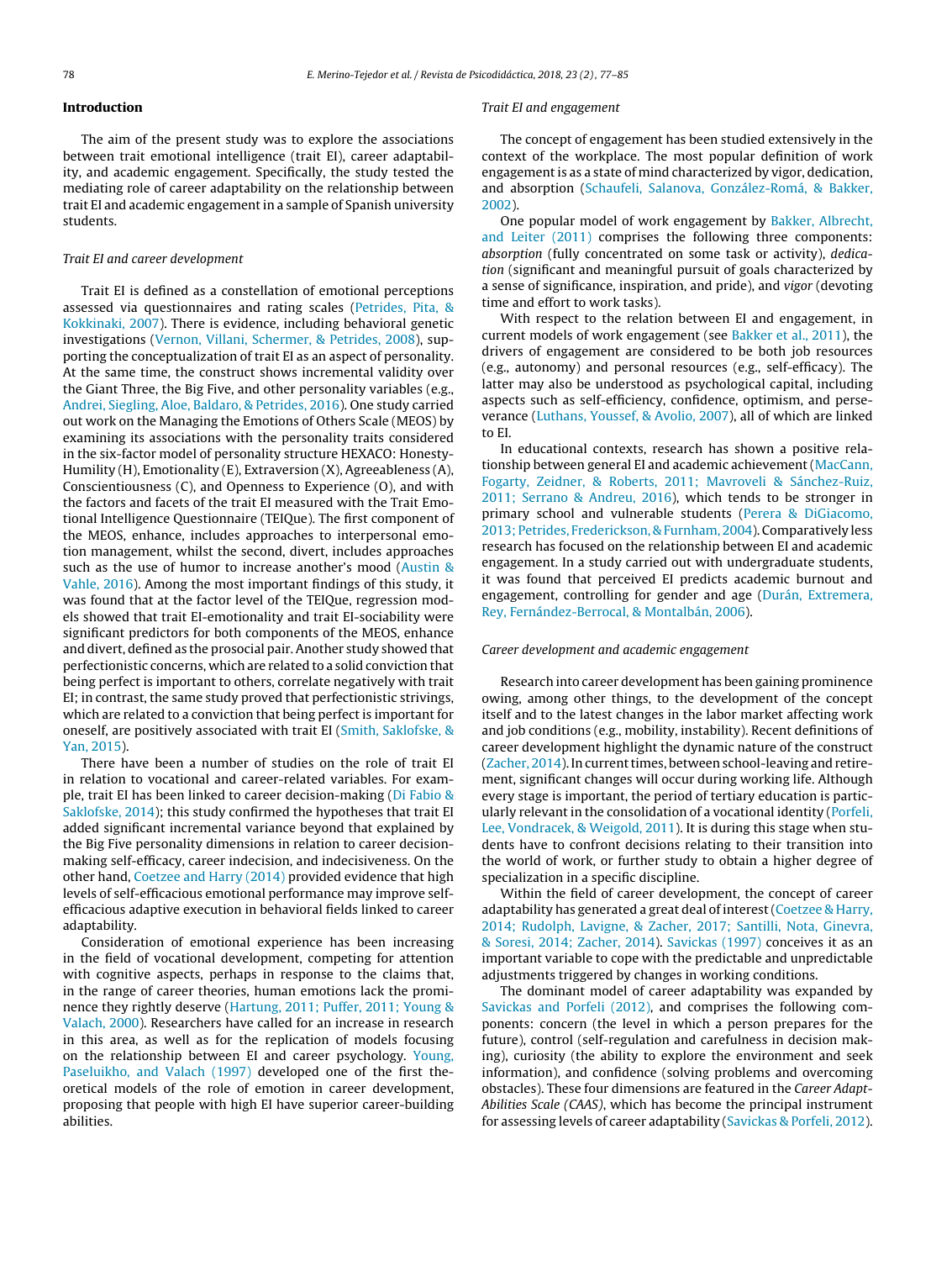<span id="page-2-0"></span>The concept of career adaptability is framed within "Career Construction Theory", which was developed by [Savickas](#page-7-0) (2005) based on Super's original theory of vocational development (Super, [1957\).](#page-7-0) It attempts to explain the adaptation of an individual to their environment in order to achieve adequate integration in the workplace. The main objective of the theory is to offer an adequate frame of reference allowing for the incorporation and integration of individuals into their environment [\(Savickas](#page-7-0) & Porfeli, 2012).

Career Construction Theory [\(Savickas,](#page-7-0) 2013) views career adaptation as a four-step process comprising: readiness and adaptivity (e.g., motivation to meet career tasks), resources and adaptability (e.g., psychological resources to face vocational demands), adapting responses (e.g., behaviors to tackle demanding conditions), and results (e.g., adaptation outcomes in the career construction process). The theory posits that adaptation is promoted by five broad sets of behaviors: orientation (e.g., predisposition to engage actively in the career development process), exploration (e.g., clarifying the meaning of the self and looking for occupational information), establishment (e.g., making efforts to maintain and thrive within a chosen occupation), management (e.g., exploring new paths or progressing in the preferred profession), and disengagement (e.g., decreasing the dedication and interest level).

Academic engagement is conceptualized as a possible antidote to lack of motivation, low achievement and dropping out (e.g., Fredricks, [Blumenfeld,](#page-7-0) & Paris, 2004). Consequently, it has become a cornerstone within the field of academic motivation and interest in it is also increasing in the field of educational psychology [\(Sinatra,](#page-7-0) Heddy, & Lombardi, 2015).

However, some studies have failed to support the incremental influence of academic engagement over other aspects of education, such as career development. For example, Kenny, [Blustein,](#page-7-0) Haase, Jackson, and Perry (2006) reported a positive link between career planfulness and school engagement on a sample of highschool students; however, higher school engagement did not lead to improved career development. In spite of these results, the authors recommended further research to gain a deeper insight into these findings.

In a recent study, [Merino-Tejedor,](#page-7-0) Hontangas, and Boada-Grau  $(2016)$  found a positive association between academic engagement and all four dimensions of career adaptability: concern, control, curiosity, and confidence.

#### Career adaptability as a mediator variable

The study of career adaptability as a potential mediator is relatively new in the broader field of vocational development and offers a promising line of research for scholars in the field of career development. For example, Li et al. [\(2015\)](#page-7-0) found, in a sample of management undergraduates, that career adaptability was a key mediator of the relationships between personality traits and career exploration, while [Merino-Tejedor](#page-7-0) et al. (2016) showed, in a sample of undergraduate students, that career adaptability mediated the relationships between self-regulation and academic engagement and also between self-regulation and career construction (related to the abilities to enter and thrive into the labor market). Finally, [Nilforooshan](#page-7-0) and Salimi (2016) reported that career adaptability mediates the relationship between various personality dimensions (e.g., neuroticism and sensation-seeking) and career engagement in a sample of university students.

#### Theoretical proposal of the present study

Within the framework of Career Construction Theory, principally maintained in Savickas' model (1997, 2005), the present study aims to gain a deeper insight into the relationship existing between trait EI, career adaptability, and academic engagement. These three



**Figure 1.** Theoretical mediation model.

variables are important within certain current frames of reference of career development. This proposition is only possible from a dynamic perspective of personality, given that both career adaptability and engagement, as noted in the theoretical review, are considered dynamic processes within the evolutionary development of individuals.

The present study is centered on elaborating an explanatory model upon the relationship between trait EI and career adaptability, following existing research on this general topic (e.g., [Emmerling](#page-7-0) & Cherniss, 2003; Puffer, 2011). In the model tested here, trait EI is an exemplar of adaptivity as a personality trait related to adaptive readiness to face tasks of the environment, and distinct from career adaptability comprising personal psychosocial resources; and finally academic engagement as a specific result of the adaptation process to the demanding career stage. Taking into account the review of the theory, a chain of relationships where an antecedent variable (trait EI) affects a mediating variable (career adaptability) is proposed, which then affects an outcome variable (academic engagement). This model is presented in Figure 1.

#### Aims of the current study

To our knowledge, there have been no studies of career adaptability as a potential mediator of the relationship between trait EI and academic engagement. In summary, within this theoretical background the following general objective has been formulated: To further understand the relationship between trait EI, career adaptability, and academic engagement; particularly to focus on the mediating role of career adaptability between trait EI and academic engagement. The present study examined all three dimensions together with adaptivity indicated by EI, adaptability indicated by the CAAS, and adaptation results indicated by academic engagement. The study tested whether adaptability resources mediate the relation between personality adaptive readiness and adaptation results in an academic setting. Previous research has shown that trait EI relates to greater levels of career adaptability and academic engagement. Accordingly, we hypothesized:

**Hypothesis 1.** Students with higher trait EI will show a greater level of career adaptability.

**Hypothesis 2.** Students with higher trait EI will show a greater level of academic engagement.

Furthermore, since career adaptability is important for coping with the demands and occasional unpredictability in work and educational settings, we hypothesized that:

**Hypothesis 3.** Students with higher career adaptability will show a greater level of academic engagement.

Finally, since career adaptability has been shown to mediate the effects of personality variables on career-related variables, like career exploration, career construction, and career engagement, we hypothesized that:

**Hypothesis 4.** Career adaptability will be a positive mediator of the relationship between trait EI and academic engagement.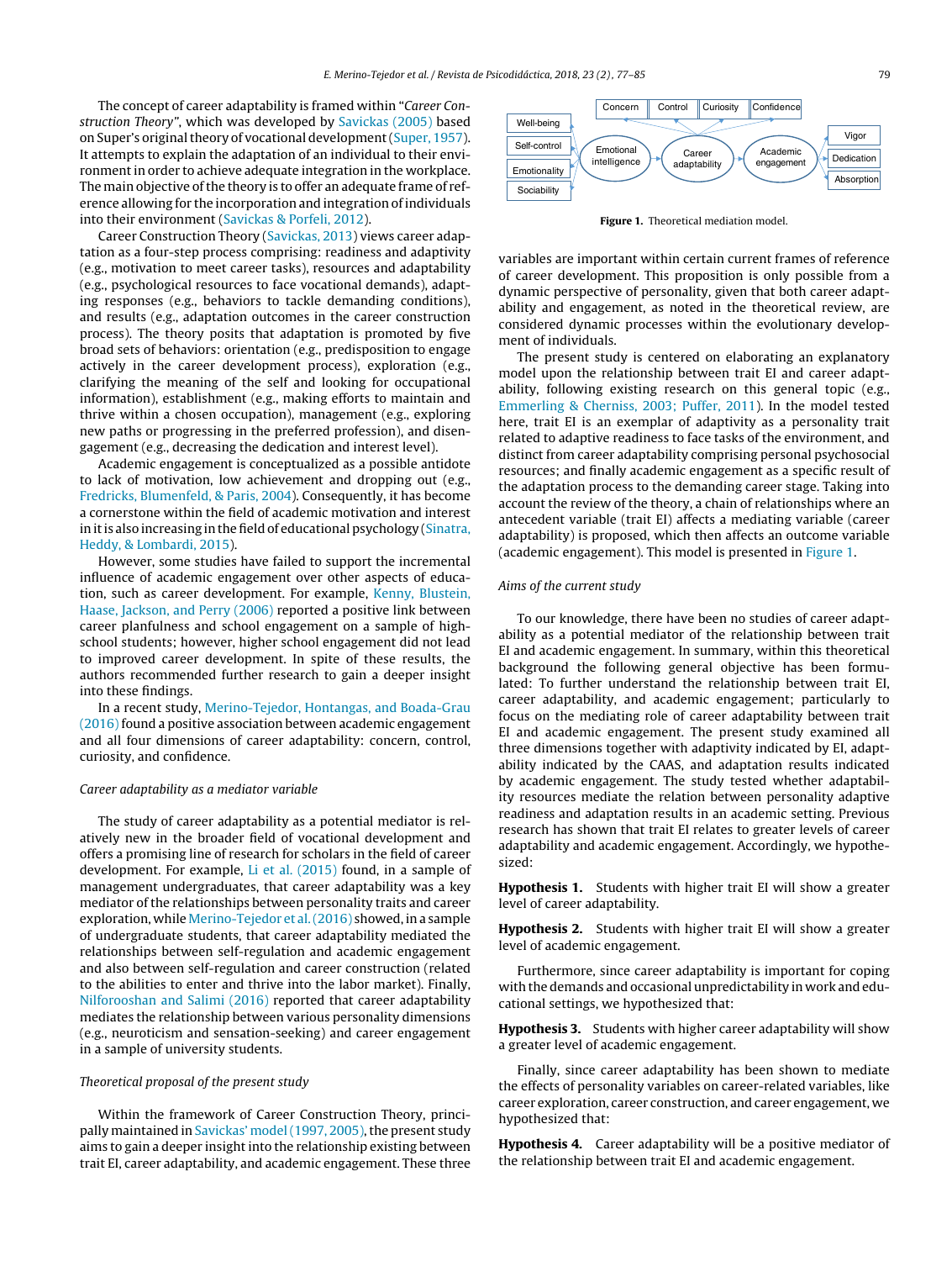#### Participants

The research was conducted on 590 Spanish undergraduate students (35.2% males) with a mean age of  $21.66$  (SD = 4.24). Almost half of the students (46.9%) studied social sciences, followed by health sciences (33.6%), engineering (8.8%), arts and humanities (6.4%), and finally sciences at 4.2%. Most participants were firstyears (36.9%), followed by second- (18%), third- (28.5%), fourth- (15.1%), fifth- (1.4%), and, last, final-year (.2%) students. With respect to employment situation, most participants (71.5%) were full-time students, while the rest were part-time (28.5%).

#### Measures

Trait Emotional Intelligence Questionnaire – Short Form (TEIQue – SF). The TEIQue – SF consists of 30 items designed to measure global trait emotional intelligence (trait EI), taking pairs from each of the 15 facets of the long form (TEIQue-LF) which has 144 items grouped into four factors [\(Cooper](#page-7-0) [&](#page-7-0) [Petrides,](#page-7-0) [2010\):](#page-7-0) well-being (e.g. "I generally don't find life enjoyable), self-control(e.g. "I usually find it difficult to regulate my emotions"), emotionality (e.g. "Expressing my emotions with words is not a problem for me"), and sociability (e.g. "I can deal effectively with people"). Answers are recorded on a seven-point scale ranging from 1 (completely disagree) to 7 (completely agree), higher trait EI levels are suggested by higher scores. [Siegling,](#page-7-0) [Vesely,](#page-7-0) [Pretrides,](#page-7-0) [and](#page-7-0) [Saklofske](#page-7-0) [\(2015\)](#page-7-0) showed the high convergence of the two forms (long and short) and the incremental validity (beyond the Five-Factor Model and coping strategies) to predict stress, anxiety, academic motivation, and satisfaction with life. Although it is possible to obtain scores for the four trait EI factors, they tend to show lower internal consistencies than the global score [\(Petrides,](#page-7-0) [2009\);](#page-7-0) therefore, it is preferable to use the instrument as a measure of global trait EI. The Spanish adaptation of TEIQue-SF was carried out by [Pérez-González](#page-7-0) [\(2010\),](#page-7-0) who found a positive relation with job performance, team work competence, a broad learning styles profile, and an incremental validity in the prediction of depression beyond the Positive and Negative Affect Schedule (PANAS) and the Trait Meta-Mood Scale (TMMS). [Laborde,](#page-7-0) [Allen,](#page-7-0) [and](#page-7-0) [Guillén](#page-7-0) [\(2016\)](#page-7-0) showed the equivalence or concurrent validity for the Spanish short- and long-form versions. In general, Cronbach's alpha reliability coefficients for the global trait EI are satisfactory, about .85, but they are only moderate for the subscales: .77 for well-being, .68 for self-control, .71 for emotionality, and .67 for sociability (i.e., [Laborde,](#page-7-0) [Guillén,](#page-7-0) [&](#page-7-0) [Watson,](#page-7-0) [2017\).](#page-7-0) In the present study, like in [Laborde](#page-7-0) et [al.](#page-7-0) [\(2016\),](#page-7-0) we will be only interested in the global trait EI, and the four dimensions will be used as indicators or observed variables. The confirmatory factor analysis (CFA) showed adequate fit of the measurement model: <sub>SB</sub>  $\chi^2$  = 3.41,  $p$  = .07, NFFI = .954, CFI = .992, RMSEA= .064, with standardized loadings of .84, .46, .60, and .48 for well-being, self-control, emotionality and sociability, respectively. The reliability results obtained were as follows, for global trait EI: alpha coefficient ( $\alpha$  ) = .84, composite reliability  $(CR)$  = .70, average variance extracted  $(AVE)$  = .38, and omega coefficient ( $\Omega$ )= .69; for well-being:  $\alpha$  = .78, CR = .78, AVE = .38, and  $\Omega$  = .82; for *self-control*:  $\alpha$  = .55, CR = .48, AVE = .19, and  $\Omega$  = .56; for emotionality:  $\alpha$  = .66, CR = .67, AVE = .22, and  $\,\Omega$  = .70; finally, for sociability:  $\alpha$  = .50, CR = .40, AVE = .14, and  $\Omega$  = .52.

Career Adapt Abilities Scale (CAAS). This scale allows assessing the abilities of individuals to adapt to career construction (Porfeli & Savickas, 2012; Savickas & Porfeli, 2012). It contains 24 items grouped into four dimensions: concern (e.g. "Planning how to achieve my goals"), control (e.g. "Making decisions by myself"), curiosity (e.g. "Investigating options before making a choice"), and confidence (e.g. "Performing tasks efficiently"). Answers are recorded on a fivepoint scale ranging from 1 (not strong) to 5 (strongest), greater levels of adaptability are suggested by higher scores.ASpanish adaptation of the instrument was carried out and reported in [Merino-Tejedor](#page-7-0) et al. (2016), where internal consistency values for the overall scale of.92, and for the subscales of.79 (concern), .80 (control), .83 (curiosity), and .84 (confidence) were found, similar to those obtained in previous research [\(Savickas](#page-7-0) & Porfeli, 2012). Furthermore, there is evidence for the concurrent validity of the scale with the Vocational Identity Status Assessment (VISA) [\(Porfeli](#page-7-0) et al., 2011), finding a consistent pattern of association ranging from −.20 to .52 [\(Porfeli](#page-7-0) & Savickas, 2012). In the present study, the CFA showed an adequate fit of the measurement model:  $_{SB}$   $\chi^2$  = 1.34,  $p$  = .24, NFFI = .995, CFI = .998, RMSEA= .024, with standardized loadings of .74, .80, .74, and .85 for concern, control, curiosity, and confidence. The reliability values obtained were the following, for the overall scale:  $\alpha$  = .92, CR = .86, AVE = .61, and  $\Omega$  = .86; for concern:  $\alpha$  = .79, CR = .82,  $AVE = .43$  and  $\Omega = .87$ ; for control:  $\alpha = .80$ , CR=.84, AVE=.47, and  $\Omega$  = .84; for curiosity:  $\alpha$  = .83, CR = .85, AVE = .48, and  $\Omega$  = .84; finally, for confidence:  $\alpha$  = .84, CR = .86, AVE = .50, and  $\Omega$  = .86.

Academic engagement. We used an adapted, 24-item version of the Utrecht Work Engagement Scale (UWES) designed by [Schaufeli](#page-7-0) et al. (2002) to include items appropriate for university students. It consists of three dimensions: dedication (meaningful pursuit; which is characterized by a sense of significance, inspiration, and pride that goes beyond the usual level of identification, and comprises and affective component; e.g. "To me, my studies are challenging"), absorption (concentration on a task; e.g. "I get carried away when I am studying"), and vigor (devoting effort to work tasks; e.g. "When I'm doing my work as a student, I feel bursting with energy"). Answers are recorded on a five-point Likert scale ranging from 1 (never) to 5 (always). Increased levels of engagement are indicated by higher scores. The creators of the instrument supplied the Spanish version. Acceptable levels of reliability were found in earlier student-based studies (Cronbach's alpha of .78 for vigor, .84 for dedication, and .73 for absorption), and also acceptable validity values, the mean correlation of the engagement scales and burnout dimensions ranged from −.38 to .42 ([Schaufeli](#page-7-0) et al., 2002). In this study the CFA showed high standardized loadings of .91, .71, and .89 for dedication, absorption, and vigor. The reliability values obtained were as follows, for global academic engagement:  $\alpha$  = .91, CR = .87, AVE = .71, and  $\Omega$  = .88; for dedication:  $\alpha$  = .85, CR = .87, AVE = .58, and  $\Omega$  = .87; for absorption:  $\alpha$  = .81, CR = .84, AVE = .46, and  $\Omega$  = .84; finally, for *vigor*:  $\alpha$  = .79,  $CR = .81$ , AVE = .41, and  $\Omega = .82$ . The fit of the global measurement model was acceptable:  $_{SB}\chi^2$  = 170.73, p < .001, NFFI = .90, CFI = .93, RMSEA= .07.

#### Procedure

The subjects were selected through non-probability sampling during the academic year 2014–2015. Participants were requested, through the university professors involved in the research, to participate in the study answering an online survey through a link they were provided, on a voluntary basis. The objectives of the study were outlined to them prior to their responses and personal data were not recorded in order to ensure anonymity.

#### Statistical analyses

The SPSS 22 package was used to obtain descriptive statistics, Cronbach's alpha [coefficients](#page-7-0) and Pearson correlations between measures.

There is a wide range of strategies to test the mediating effects (see, [MacKinnon,](#page-7-0) 2008). The analysis was conducted using the Structural Equation Models (SEM) approach with EQS 6.1 [\(Bentler,](#page-7-0) 2006) as itis considered more suitable than the regression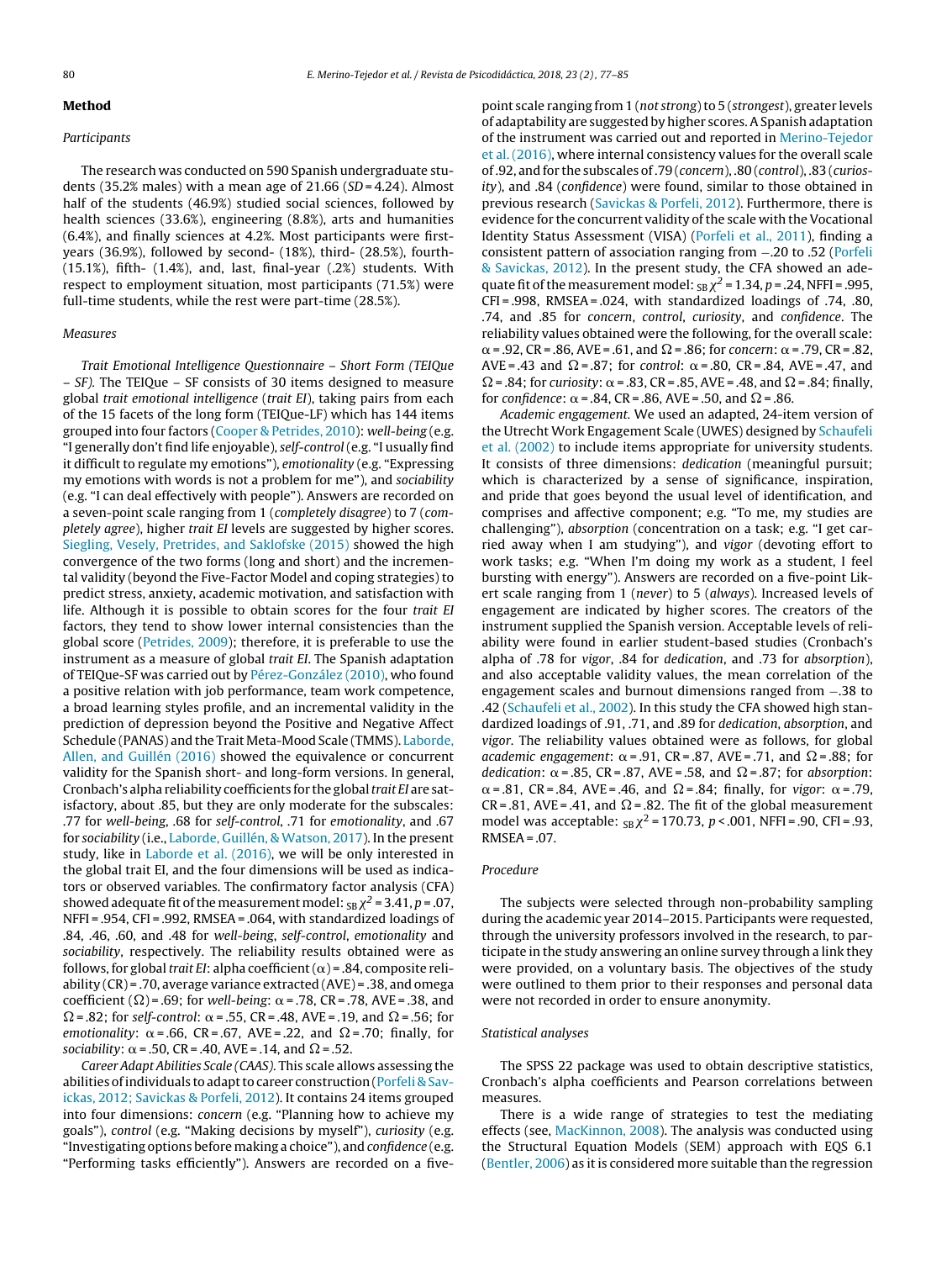approach, that does not take into account the presence of measurement error ([Iacobucci,](#page-7-0) Saldanha, & Deng, 2007; James, Mulaik, & Brett, 2006). The latent variables were composed of the following observed indicators (see [Figure](#page-2-0) 1): the independent variable (**X**, trait EI) composed of the four dimensions of the TEIQue-SF (well-being, self-control, emotionality, and sociability), the dependent variable (**Y**, academic engagement) composed of the three dimensions of UWES (vigor, dedication, and absorption), and the mediator variable (**M**, career adaptability) composed of the four dimensions of the CAAS (concern, control, curiosity, and confidence).

Prior to SEM mediation analysis, a confirmatory factor analysis (CFA) was performed to test the measurement model. Maximum likelihood with robust Satorra-Bentler corrections was the estimation method of choice, given that multivariate normality was not tenable (Mardia multivariate coefficient was 23.59), ([Byrne,](#page-7-0) 2006; Finney & DiStefano, 2006). Goodness-of-fit for each model was assessed using indices based on different approaches (Hu & Bentler, 1999; Marsh, Balla, & Hau, 1996):  $\chi^2$  statistic; NNFI (Non-normed fit index), CFI (Comparative Fit Index), and RMSEA (Root Mean Square Error of Approximation) and its 90% confidence interval. Robust versions of all tests and fit indices were used. The  $\chi^2$  goodness-of-fit statistic is a test of the difference between the observed covariance matrix and the one predicted by the specified model.  $\chi^2$  value with a probability value greater than .05 indicates good fit; however, this statistic is affected by several limitations and has very restrictive assumptions (dependence on sample size, multivariate normality, use of the correct model). Therefore, other indices less affected by sample size and model complexity [\(Bollen](#page-7-0) & Long, 1993) were used. Values higher than .90 for NNFI and CFI or lower than .08 in RMSEA are considered a reasonable fit ([Byrne,](#page-7-0) 2001), although values higher than .95 for NNFI and CFI, and lower than .05 in RMSEA are more desirable and considered an excellent fit (Hu & [Bentler,](#page-7-0) 1999).

The following procedure was used to test the full or partial mediation. Three models were estimated: (M1) the total effect model  $(X \rightarrow Y)$ ; (M2) the indirect effect model  $(X \rightarrow M \rightarrow Y)$ , when  $X \rightarrow Y$ is constrained to zero); and (M3) the direct and indirect effects model ( $X \rightarrow M \rightarrow Y$ , when  $X \rightarrow Y$  is estimated freely). A mediation relation exists when the three steps show a good fit (although the total effect model is not always required, see [MacKinnon,](#page-7-0) 2008). Full mediation exists when there are no statistically significant differences between Models 2 and 3, i.e. the indirect effect  $(X \rightarrow Y)$ is statistically significant, but the direct effect  $(X \rightarrow Y)$  is not. Partial mediation exists when there are differences between Models 2 and 3, and the direct and indirect effects are statistically significant.

**Table 1**

Finally, to obtain the asymmetric confidence interval for indirect or mediated effect the method based on the distribution of the product with the PRODCLIN procedure and RMediation program was employed [\(MacKinnon,](#page-7-0) Fritz, Williams, & Lockwood, 2007; Tofighi & MacKinnon, 2011).

#### **Results**

#### Correlations between variables (latent and observed)

Correlations among indicators or observed variables are shown in Table 1. All values were significant and positive, as predicted by the theoretical model, including those involving the four TEIQue-SF indicators (the low reliability of control and sociability indicators should make their results to be interpreted with caution).

Hypothesis 1. Students with higher trait EI will show a greater level of career [adaptability](#page-7-0). The correlation between the two latent variables, trait EI and career adaptability was high and positive  $(r<sub>xm</sub> = .65; obtained from the CFA)$ . Regarding the observed variables, trait EI scores showed significant correlations with global (.50) and indicators scores of career adaptability (highest with control = .55, and lowest with concern = .32). Table 1 presents the correlations among indicators of trait EI and career adaptability: the lowest value was between sociability and concern (.11), and the highest between well-being and control (.56).

Hypothesis 2. Students with higher trait EI will show a greater level of academic engagement. The correlation between the latent variables trait EI and academic engagement was high and positive  $(r_{xy} = .43)$ , as well as among the observed variables: global  $(.39)$ and dimensions (dedication = .37, vigor = .35, and absorption = .33). The indicators of the TEIQue-SF also showed positive correlations with the indicators of academic engagement. The lowest value was between sociability and vigor (.12), and the highest between wellbeing and dedication (.40).

Hypothesis 3. Students with higher career adaptability will show a greater level of academic engagement. The correlation between the latent variables career adaptability and academic engagement was high ( $r_{mv}$  = 68). The global observed scores on career adaptability showed significant correlations with global (.55) and indicators scores of academic engagement: vigor (.51), absorption (.48), and dedication (.45). The indicators of the career adaptability also showed positive correlations with the indicators of academic engagement: the lowest value was between control and absorption and between dedication and curiosity (.39 in both cases), and the highest between confidence and vigor (.57).

|                | 1        | $\overline{2}$      | 3          | $\overline{4}$ | 5                   | 6        |                     | 8        | 9        | 10       | 11       | 12       | 13       | 14 |
|----------------|----------|---------------------|------------|----------------|---------------------|----------|---------------------|----------|----------|----------|----------|----------|----------|----|
| 1.TEIQue-SF    |          |                     |            |                |                     |          |                     |          |          |          |          |          |          |    |
| 2. Well-being  | $.82**$  |                     |            |                |                     |          |                     |          |          |          |          |          |          |    |
| 3.Self-control | $.65***$ | $.39**$             |            |                |                     |          |                     |          |          |          |          |          |          |    |
| 4.Emotionality | $.75***$ | $.51**$             | $.30**$    |                |                     |          |                     |          |          |          |          |          |          |    |
| 5.Sociability  | $.60**$  | $.41$ <sup>**</sup> | $.20^{**}$ | $.29***$       |                     |          |                     |          |          |          |          |          |          |    |
| 6.Engagement   | $.39***$ | $.38***$            | $.24**$    | $.25***$       | $.17**$             |          |                     |          |          |          |          |          |          |    |
| 7.Vigor        | $.35***$ | $.33***$            | $.24$ **   | $.21$ **       | $.12$ <sup>**</sup> | $.92**$  |                     |          |          |          |          |          |          |    |
| 8.Dedication   | $.37***$ | $.40**$             | $.18**$    | $.25***$       | $.18***$            | $.82**$  | $.61**$             |          |          |          |          |          |          |    |
| 9.Absorption   | $.33***$ | $.29$ **            | $.22$ **   | $.22$ **       | $.15***$            | $.91**$  | $.79***$            | $.59**$  |          |          |          |          |          |    |
| 10.CAAS        | $.50**$  | $.51**$             | $.26**$    | $.34***$       | $.25**$             | $.55***$ | $.51**$             | $.45**$  | $.48**$  |          |          |          |          |    |
| 11.Concern     | $.32**$  | $.36**$             | $.13^{**}$ | $.24***$       | $.11$ <sup>**</sup> | $.52$ ** | .48                 | $.44$ ** | $.47**$  | $.83**$  |          |          |          |    |
| 12.Control     | $.55***$ | $.56***$            | $.29**$    | $.36***$       | $.32**$             | $.45***$ | $.40**$             | $.43**$  | $.39***$ | $.85***$ | $.57***$ |          |          |    |
| 13.Curiosity   | $.35***$ | $.31***$            | $.18**$    | $.24$ **       | $.22$ <sup>**</sup> | $.47**$  | $.43**$             | $.39**$  | $.43**$  | .84      | $.62$ ** | $.61$ ** |          |    |
| 14.Confidence  | $.47$ ** | $.49**$             | .28        | $.33***$       | $.19$ **            | $.61$ ** | $.57$ <sup>**</sup> | $.53**$  | $.52$ ** | .86      | $.61$ ** | .68      | $.60$ ** |    |

Note: CAAS: Career Adapt-Abilities Scale, TEIQue-SF: Trait Emotional Intelligence Questionnaire – Short Form.  $p < .01$ .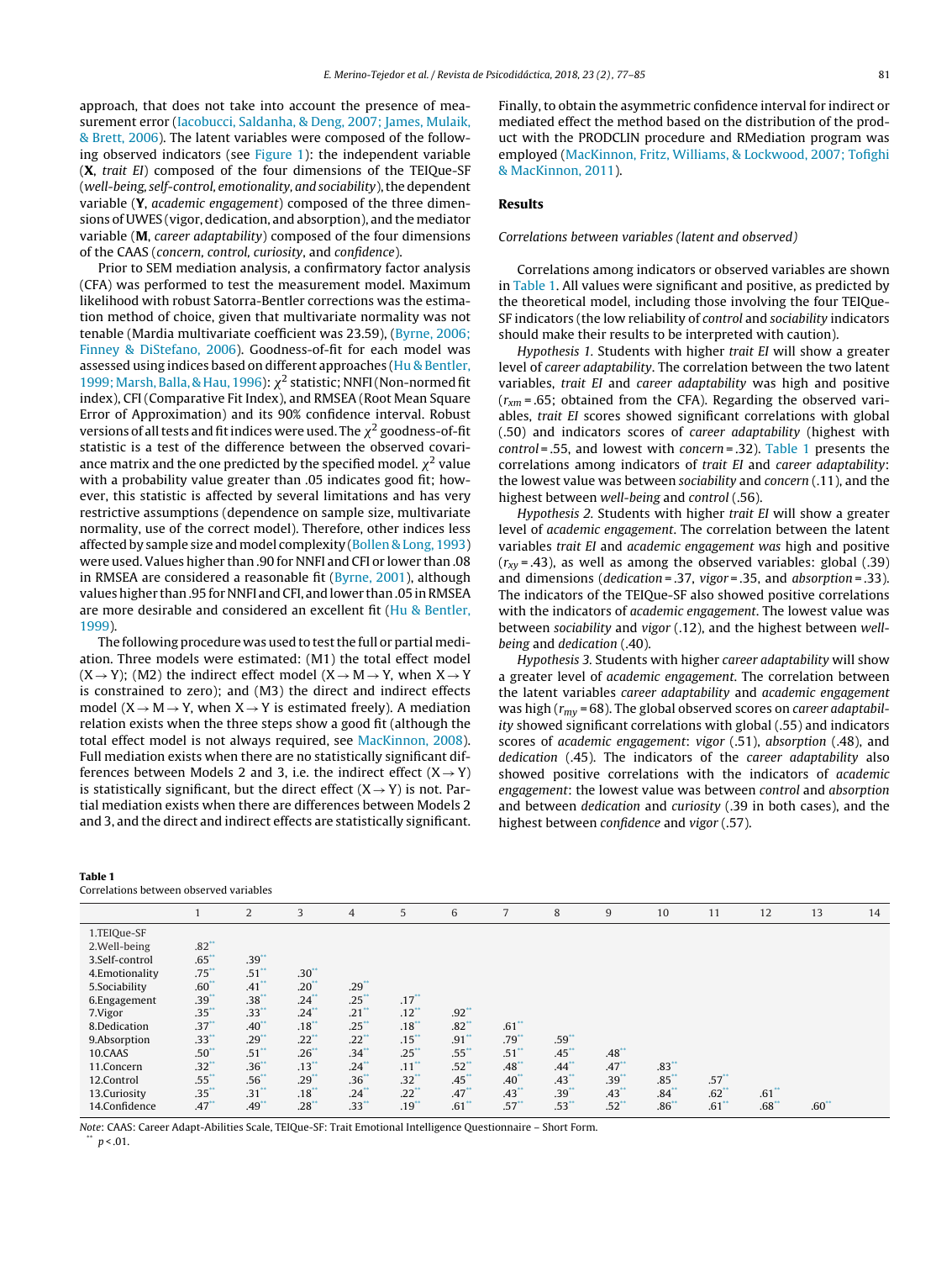#### <span id="page-5-0"></span>**Table 2** Goodness-of-fit indices of mediation models

| Models                                                                   | SBX                                      | dt       | <b>NNFI</b>          |                      | <b>RMSEA</b>         | 90% CI                                       |
|--------------------------------------------------------------------------|------------------------------------------|----------|----------------------|----------------------|----------------------|----------------------------------------------|
| M1. Total effect<br>M2. Indirect effect<br>M3. Indirect & direct effects | $36.14$ <sup>*</sup><br>174.76<br>170.73 | 42<br>41 | .966<br>.901<br>.899 | .979<br>.925<br>.925 | .055<br>.072<br>.073 | [.034, .077]<br>[.061, .084]<br>[.062, .085] |

Note: CFI: Comparative fitindex, 90% CI: confidence interval of RMSEA, df: degrees of freedom, NNFI: Non-normed fitindex, RMSEA: Root-mean-square error of approximation, and  $_{\text{SB}}$   $\chi^2$  : Satorra-Bentler's chi-square.

 $p < .01$ .

#### Mediation analysis

Hypothesis 4. Career adaptability will be a positive mediator of the relationship between trait EI and academic engagement. Goodness-of-fit indices for the mediation analysis are given in Table 2, where it can be seen that all models presented a reasonably good fit according to the fit indices considered.

Firstly, the total effect model (see Figure 2, M1) had a very good fit <sub>SB</sub> $\chi^2(13)$ =36.14; NNFI=.966, CFI=.979, RMSEA=.055, where

trait EI explained 18.8% of variance of academic engagement with a standardized coefficient of .434 ( $p$  < .001). Secondly, goodnessof-fit indices of the indirect effect model (see Figure 2, M2) were acceptable <sub>SB</sub> $\chi^2(42)$  = 174.76; NNFI = .901, CFI = .925, RMSEA = .072. The explained variance of academic engagement was 45.9%. Trait EI predicts career adaptability ( $\gamma$  = .646, p < .001), career adaptability predicts academic engagement ( $\gamma$  = .677, p < .001), and there was a statistically significant indirect effect between trait EI and academic engagement ( $\gamma$  = .437, p < .001). Thirdly, when the direct effect was



**Figure 2.** Steps of mediation analysis.

M1: Total effect model, M2: Indirect effect model, M3: Indirect and direct effects model. →: Indirect effects, → : Direct effects, n. s.: not significant.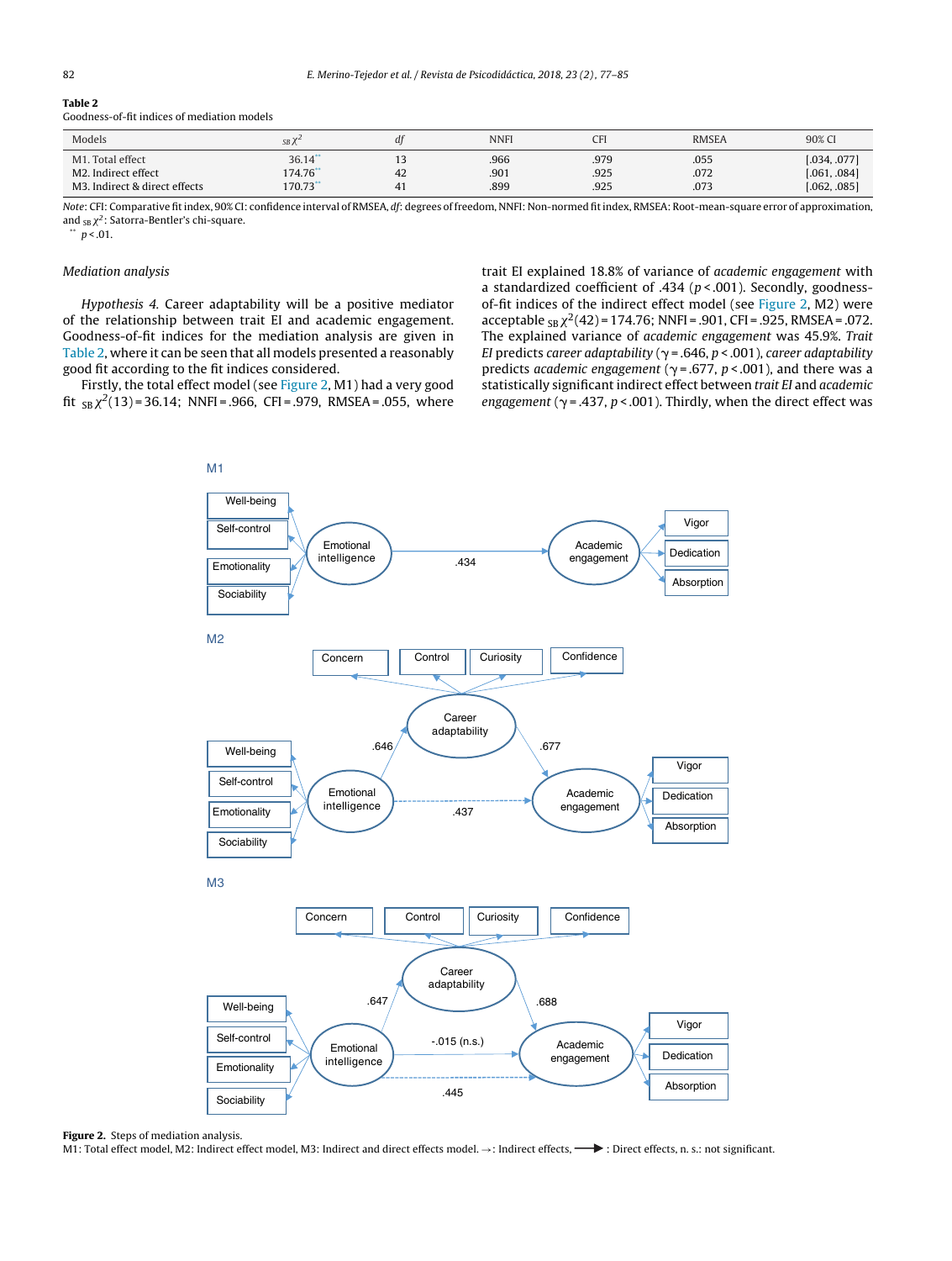included in the model (see [Figure](#page-5-0) 2, M3), the fit was also acceptable  $_{\text{SB}}\chi^2(41)$  = 170.73; NNFI = .899, CFI = .925, RMSEA = .073, and 46% of variance of academic engagement was explained. However, the difference between M3 and M2 was not statistically significant (  $\rm \Delta_{SB}\chi^2$ scaled differences = 1.14,  $\Delta df = 1$ , p = .285). The indirect effect of trait EI on academic engagement was significant ( $\gamma$  = .445, p < .001), but not in the case of the direct effect ( $\gamma$  = -.015, p = .787). The asymmetric confidence interval (CI) obtained to test the significance of indirect or mediated effect based on the product distribution was [.388, .633], and as zero is outside the 95% CI, the mediated effect was statistically significant. These results support the full mediation model proposed in [Figure](#page-2-0) 1, which affirms that trait EI influences academic engagement through the effect it has on career adaptability, an important contribution for understanding the relationships between these variables.

#### **Discussion**

The main aim of this research was to test the possible mediating role of career adaptability resources on the relationship between trait EI readiness and academic engagement as adaptation outcome. The results confirmed the positive relation between trait EI and career adaptability, lending support to the first hypothesis and confirming the findings of previous research (Di Fabio & Saklofske, 2014; Puffer, 2011). Positive and significant correlations were observed for global, factor, and latent scores.

The positive relationship between trait EI and academic engagement was also confirmed, which lends support to the second hypothesis, and confirms previous research findings briefly covered in the introduction ([Durán](#page-7-0) et al., 2006). As was the case for career adaptability, positive correlations were observed for global, factor, and latent scores. Last, the positive relationship between career adaptability and academic engagement was also confirmed, thus supporting the third hypothesis and previous findings in the literature ([Merino-Tejedor](#page-7-0) et al., 2016).

Perhaps the highlight finding of this study was the confirmation of the mediating role of career adaptability on the relationship between trait EI and academic engagement, confirming the mediating role found in previous research (Li et al., 2015; [Merino-Tejedor](#page-7-0) et al., 2016; Nilforooshan & Salimi, 2016). In confirming the existence of total mediation, this study makes a new and valuable contribution that allows for a more precise clarification ofthe interrelationships between trait EI, career adaptability, and academic engagement. Specifically, we suggest that career adaptability is a mediating variable in the middle of a three-step model, with trait EI as an antecedent and academic engagement as an outcome variable. The results showed that college students with greater trait EI show higher academic engagement, but this relationship is fully mediated by greater career adaptability.

There are important practical implications to the findings, which indicate that through optimizing trait EI and career adaptability, college students can improve the way in which they build their careers and their academic engagement. Such interventions can intensify the effort that university students apply to their studies and, as a result, reduce drop-out rates at university. The structure of the CAAS suggests specific lines of interventions. Concern has to do with the degree to which students are involved in the preparation of their future, so it is important to improve self-awareness and to encourage students to be conscious of the importance of investing time planning their professional future. Control is a dimension related to self-regulation and decision-making; this component suggests helping students to consider their career choices, analyzing opportunities and drawbacks. The third dimension, curiosity, refers to the extent to which a person scans the surrounding environment for relevant information to make appropriate decisions;

in this case, it seems appropriate to help students to search for and manage occupational information. Finally, confidence has to do with the degree of certainty people show in solving problems and overcoming the obstacles that come across their way; this can be achieved through an appropriate performance of the previous aspects, by way of an open, active, and flexible attitude toward the process of career design.

Universities can develop career counseling programs that allow the participants to make the right decisions when they have to face their career planning. These programs should involve the students in activities such as self-analysis, setting personal goals, seeking and managing occupational information, and preparing for the transition from university to work. For these purpose, it is necessary the presence of counseling departments or services within the university.

#### Limitations and future research

Among the limitations of the present research, the most notable is the cross-sectional nature of the research design. Although mediation analysis provides a means of explaining putative causal relationships, cross-sectional designs do not guarantee temporal precedence. Therefore, it appears that longitudinal studies will be [required](#page-7-0) at some point in order to enhance our understanding of the progression of university students, from their enrolment at university to completing their studies and entering the labor market.

Another limitation is the low internal consistency of some of the TEIQue-SF dimensions (self-control and sociability). However, it should be noted that the objective was not to analyze the role of the dimensions of trait EI. The TEIQue-SF was designed to yield a global trait EI score and this is the way it was mainly used in this study, where its reliability is acceptable.

In addition, it is important to recognize that it is necessary to improve the control of data quality, the internal structure of the measures, and the selection of the sample in order to generalize the results to the university population; although there are more women than men in most degrees, the distribution of the participants by gender (only 35.2% males) may not be representative of the current university population in our country.

Future research should also consider the possibility that trait EI has gender-specific effects. The relationship between trait EI and vocational identity has already been studied from this perspective [\(Puffer,](#page-7-0) 2011), with findings indicating that the construct was a significant predictor of vocational identity in women, but not in men. It would also be interesting to analyze the differential role of the dimensions of emotional intelligence and not only to consider it in its global form. In this case it would be necessary to use the unabridged form of the questionnaire, given the problems of low reliability of some scales of the short form. Furthermore, it would be interesting to test in which specific degree and year the mediation effect found in this study appears more strongly.

Another interesting line of research would be to extend the theoretical model of mediation to four steps, along the lines of Savickas's "Career Construction Theory" ([Savickas,](#page-7-0) 2013). In this four-step model, vocational identity could even be included as a result, instead of academic engagement, a mediation model which would suppose a significant advance in the field of vocational development.

#### **Acknowledgements**

"Movilidad Investigadores Universidad de Valladolid-Banco Santander 2015 (Mobility Programme for Researchers University of Valladolid-Banco Santander 2015)".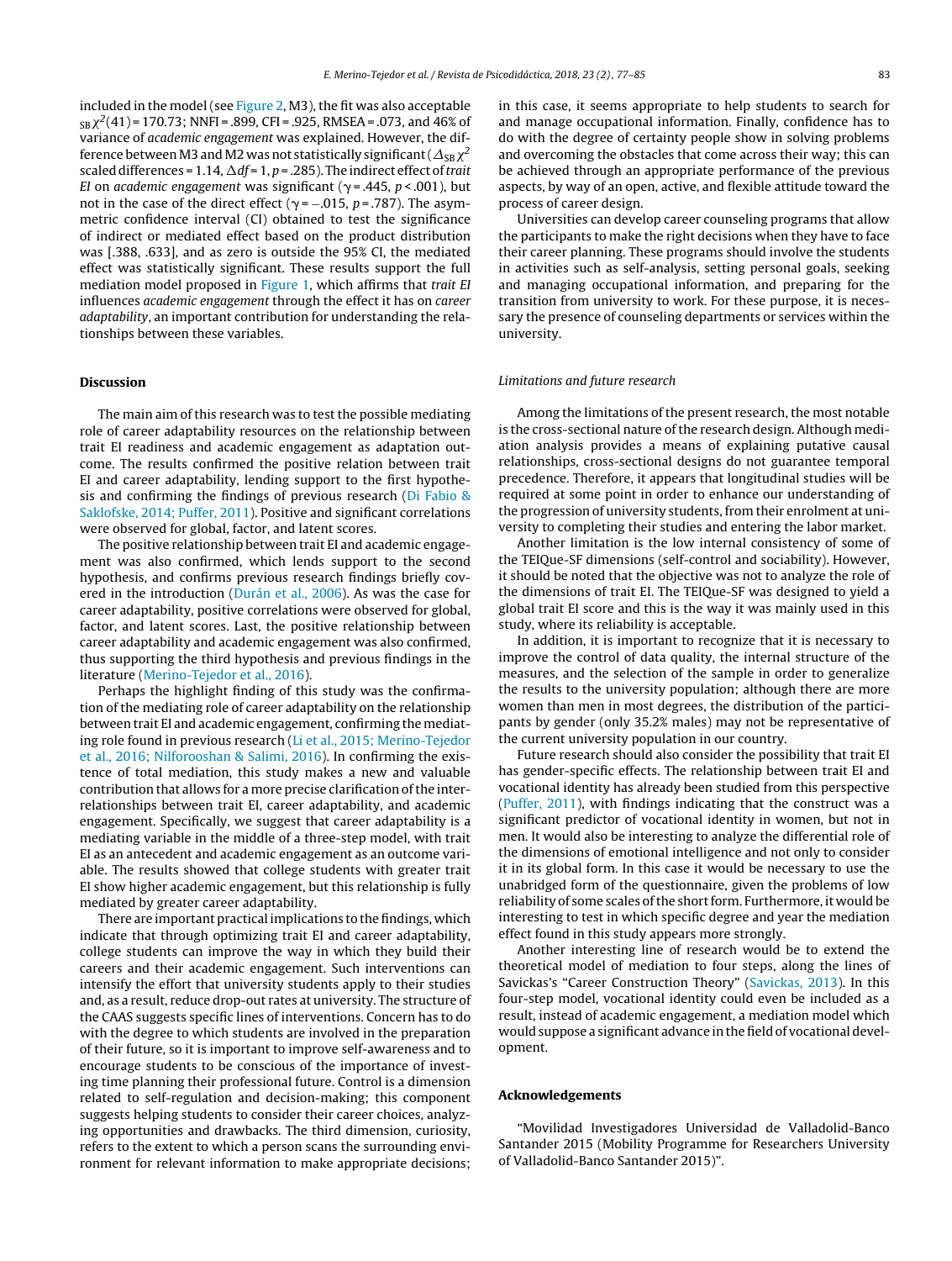#### <span id="page-7-0"></span>**References**

- Andrei, F., Siegling, A. B., Aloe, A. M., Baldaro, B., & Petrides, K. V. (2016). The incremental validity of the Trait Emotional Intelligence Questionnaire (TEIQue): A systematic review and meta-analysis. Journal of Personality Assessment, 98, 261–276. [http://dx.doi.org/10.1080/00223891.2015.1084630](dx.doi.org/10.1080/00223891.2015.1084630)
- Austin, E. J., & Vahle, N. (2016). Associations of the Managing the Emotions of Others Scale (MEOS) with HEXACO personality and with trait emotional intelligence at the factor and facet level. Personality and Individual Differences, 94, 348–353. [http://dx.doi.org/10.1016/j.paid.2016.01.047](dx.doi.org/10.1016/j.paid.2016.01.047)
- Bakker, A. B., Albrecht, S. L., & Leiter, M. P. (2011). Key questions regarding work engagement. European Journal of Work and Organizational Psychology, 20, 4–28. [http://dx.doi.org/10.1080/1359432X.](dx.doi.org/10.1080/1359432X. 2010.485352) 2010.485352
- Bentler, P. M. (2006). [EQS](http://refhub.elsevier.com/S2530-3805(17)30035-7/sbref0020) [6.1](http://refhub.elsevier.com/S2530-3805(17)30035-7/sbref0020) [for](http://refhub.elsevier.com/S2530-3805(17)30035-7/sbref0020) [Windows](http://refhub.elsevier.com/S2530-3805(17)30035-7/sbref0020) [Structural](http://refhub.elsevier.com/S2530-3805(17)30035-7/sbref0020) [equations](http://refhub.elsevier.com/S2530-3805(17)30035-7/sbref0020) [program](http://refhub.elsevier.com/S2530-3805(17)30035-7/sbref0020) [manual](http://refhub.elsevier.com/S2530-3805(17)30035-7/sbref0020)[.](http://refhub.elsevier.com/S2530-3805(17)30035-7/sbref0020) [Encino,](http://refhub.elsevier.com/S2530-3805(17)30035-7/sbref0020) [CA:](http://refhub.elsevier.com/S2530-3805(17)30035-7/sbref0020) [Multivariate](http://refhub.elsevier.com/S2530-3805(17)30035-7/sbref0020) [Software,](http://refhub.elsevier.com/S2530-3805(17)30035-7/sbref0020) [Inc.](http://refhub.elsevier.com/S2530-3805(17)30035-7/sbref0020)
- Bollen, K. A., & Long, J. S. (Eds.). (1993). [Testing](http://refhub.elsevier.com/S2530-3805(17)30035-7/sbref0025) [structural](http://refhub.elsevier.com/S2530-3805(17)30035-7/sbref0025) [equation](http://refhub.elsevier.com/S2530-3805(17)30035-7/sbref0025) [models](http://refhub.elsevier.com/S2530-3805(17)30035-7/sbref0025)[.](http://refhub.elsevier.com/S2530-3805(17)30035-7/sbref0025) [Newbury](http://refhub.elsevier.com/S2530-3805(17)30035-7/sbref0025) [Park,](http://refhub.elsevier.com/S2530-3805(17)30035-7/sbref0025) [CA:](http://refhub.elsevier.com/S2530-3805(17)30035-7/sbref0025) [Sage.](http://refhub.elsevier.com/S2530-3805(17)30035-7/sbref0025)
- Byrne, B. M. (2001). Structural equation modeling with AMOSEQS, and LISREL: Comparative approaches to testing for the factorial validity of a measuring instrument. International Journal of Testing, 1, 55–86. [http://dx.doi.org/10.1207/S15327574IJT0101](dx.doi.org/10.1207/S15327574IJT0101_4) 4
- Byrne, B.M.(2006). [Structural](http://refhub.elsevier.com/S2530-3805(17)30035-7/sbref0035) [equation](http://refhub.elsevier.com/S2530-3805(17)30035-7/sbref0035) [modeling](http://refhub.elsevier.com/S2530-3805(17)30035-7/sbref0035) [with](http://refhub.elsevier.com/S2530-3805(17)30035-7/sbref0035) [EQS:](http://refhub.elsevier.com/S2530-3805(17)30035-7/sbref0035) [Basic](http://refhub.elsevier.com/S2530-3805(17)30035-7/sbref0035) [concepts,](http://refhub.elsevier.com/S2530-3805(17)30035-7/sbref0035) [applications](http://refhub.elsevier.com/S2530-3805(17)30035-7/sbref0035) [and](http://refhub.elsevier.com/S2530-3805(17)30035-7/sbref0035) [programming](http://refhub.elsevier.com/S2530-3805(17)30035-7/sbref0035) [\(2nd](http://refhub.elsevier.com/S2530-3805(17)30035-7/sbref0035) [ed.\).](http://refhub.elsevier.com/S2530-3805(17)30035-7/sbref0035) [Mahwah,](http://refhub.elsevier.com/S2530-3805(17)30035-7/sbref0035) [NJ:](http://refhub.elsevier.com/S2530-3805(17)30035-7/sbref0035) [Erlbaum.](http://refhub.elsevier.com/S2530-3805(17)30035-7/sbref0035)
- Coetzee, M., & Harry, N. (2014). Emotional intelligence as a predictor of employees' career adaptability. Journal of Vocational Behavior, 84, 90–97. [http://dx.doi.org/10.1016/j.jvb.2013.09.001](dx.doi.org/10.1016/j.jvb.2013.09.001)
- Cooper, A., & Petrides, K. V. (2010). A psychometric analysis of the Trait Emotional Intelligence Questionnaire-Short Form (TEIQue-SF) using Item Response Theory. Journal of Personality Assessment, 92, 449–457. [http://dx.doi.org/10.1080/00223891.2010.497426](dx.doi.org/10.1080/00223891.2010.497426)
- Di Fabio, A., & Saklofske, D. H. (2014). Comparing ability and self-report trait emotional intelligence, fluid intelligence, and personality traits in career decision. Personality and Individual Differences, 64, 174–178. [http://dx.doi.org/10.1016/j.paid.2014.02.024](dx.doi.org/10.1016/j.paid.2014.02.024)
- Durán, A., Extremera, N., Rey, L., Fernández-Berrocal, P., & Montalbán, F. M. (2006). [Predicting](http://refhub.elsevier.com/S2530-3805(17)30035-7/sbref0055) [academia](http://refhub.elsevier.com/S2530-3805(17)30035-7/sbref0055) [burnout](http://refhub.elsevier.com/S2530-3805(17)30035-7/sbref0055) [and](http://refhub.elsevier.com/S2530-3805(17)30035-7/sbref0055) engagement in [educational](http://refhub.elsevier.com/S2530-3805(17)30035-7/sbref0055) settings: Assessing [the](http://refhub.elsevier.com/S2530-3805(17)30035-7/sbref0055) [incremental](http://refhub.elsevier.com/S2530-3805(17)30035-7/sbref0055) [validity](http://refhub.elsevier.com/S2530-3805(17)30035-7/sbref0055) [of](http://refhub.elsevier.com/S2530-3805(17)30035-7/sbref0055) [perceived](http://refhub.elsevier.com/S2530-3805(17)30035-7/sbref0055) [emotional](http://refhub.elsevier.com/S2530-3805(17)30035-7/sbref0055) [intelligence](http://refhub.elsevier.com/S2530-3805(17)30035-7/sbref0055) [beyond](http://refhub.elsevier.com/S2530-3805(17)30035-7/sbref0055) [perceived](http://refhub.elsevier.com/S2530-3805(17)30035-7/sbref0055)
- [stress](http://refhub.elsevier.com/S2530-3805(17)30035-7/sbref0055) [and](http://refhub.elsevier.com/S2530-3805(17)30035-7/sbref0055) [general](http://refhub.elsevier.com/S2530-3805(17)30035-7/sbref0055) [self-efficacy.](http://refhub.elsevier.com/S2530-3805(17)30035-7/sbref0055) [Psicothema](http://refhub.elsevier.com/S2530-3805(17)30035-7/sbref0055)[,](http://refhub.elsevier.com/S2530-3805(17)30035-7/sbref0055) [18](http://refhub.elsevier.com/S2530-3805(17)30035-7/sbref0055)[,](http://refhub.elsevier.com/S2530-3805(17)30035-7/sbref0055) [158](http://refhub.elsevier.com/S2530-3805(17)30035-7/sbref0055)–[164.](http://refhub.elsevier.com/S2530-3805(17)30035-7/sbref0055) Emmerling, R. J., & Cherniss, C. (2003). Emotional intelligence and the career choice process. Journal of Career Assessment, 11, 153–167. [http://dx.doi.org/10.1177/1069072703011002003](dx.doi.org/10.1177/1069072703011002003)
- Finney, S. J., & DiStefano, C. (2006). [Non-normal](http://refhub.elsevier.com/S2530-3805(17)30035-7/sbref0065) [and](http://refhub.elsevier.com/S2530-3805(17)30035-7/sbref0065) [categorical](http://refhub.elsevier.com/S2530-3805(17)30035-7/sbref0065) [data](http://refhub.elsevier.com/S2530-3805(17)30035-7/sbref0065) [in](http://refhub.elsevier.com/S2530-3805(17)30035-7/sbref0065) [SEM.](http://refhub.elsevier.com/S2530-3805(17)30035-7/sbref0065) [In](http://refhub.elsevier.com/S2530-3805(17)30035-7/sbref0065) [G.](http://refhub.elsevier.com/S2530-3805(17)30035-7/sbref0065) [R.](http://refhub.elsevier.com/S2530-3805(17)30035-7/sbref0065) [Hancock,](http://refhub.elsevier.com/S2530-3805(17)30035-7/sbref0065) [&](http://refhub.elsevier.com/S2530-3805(17)30035-7/sbref0065) [R.](http://refhub.elsevier.com/S2530-3805(17)30035-7/sbref0065) [O.](http://refhub.elsevier.com/S2530-3805(17)30035-7/sbref0065) [Mueller](http://refhub.elsevier.com/S2530-3805(17)30035-7/sbref0065) [\(Eds.\),](http://refhub.elsevier.com/S2530-3805(17)30035-7/sbref0065) [Structural](http://refhub.elsevier.com/S2530-3805(17)30035-7/sbref0065) [equation](http://refhub.elsevier.com/S2530-3805(17)30035-7/sbref0065) [modeling:](http://refhub.elsevier.com/S2530-3805(17)30035-7/sbref0065) [A](http://refhub.elsevier.com/S2530-3805(17)30035-7/sbref0065) [second](http://refhub.elsevier.com/S2530-3805(17)30035-7/sbref0065) [course](http://refhub.elsevier.com/S2530-3805(17)30035-7/sbref0065) [\(pp.](http://refhub.elsevier.com/S2530-3805(17)30035-7/sbref0065) [269–314\).](http://refhub.elsevier.com/S2530-3805(17)30035-7/sbref0065) [Greenwich,](http://refhub.elsevier.com/S2530-3805(17)30035-7/sbref0065) [CO:](http://refhub.elsevier.com/S2530-3805(17)30035-7/sbref0065) [Information](http://refhub.elsevier.com/S2530-3805(17)30035-7/sbref0065) [Age](http://refhub.elsevier.com/S2530-3805(17)30035-7/sbref0065) [Publishing.](http://refhub.elsevier.com/S2530-3805(17)30035-7/sbref0065)
- Fredricks, J., Blumenfeld, P. C., & Paris, A. H. (2004). School engagement: Potential of the concept, state of the evidence. Review of Educational Research, 74, 59–109. [http://dx.doi.org/10.3102/00346543074001059](dx.doi.org/10.3102/00346543074001059)
- Hartung, P. J. (2011). Barrier or benefit? Emotion in life-career design. Journal of Career Assessment, 19, 296–305. [http://dx.doi.org/10.1177/1069072710395536](dx.doi.org/10.1177/1069072710395536)
- Hu, L., & Bentler, P. M. (1999). Cutoff criteria for fit indexes in covariance structure analysis: Conventional criteria versus new alternatives. Structural Equation
- Modeling, 6, 1–55. [http://dx.doi.org/10.1080/10705519909540118](dx.doi.org/10.1080/10705519909540118) Iacobucci, D., Saldanha, N., & Deng, X. (2007). A meditation on medi-ation: Evidence that structural equations models perform better than regressions. Journal of Consumer Psychology, 17, 140–154. [http://dx.doi.org/10.1016/S1057-7408\(07\)70020-7](dx.doi.org/10.1016/S1057-7408(07)70020-7)
- James, L. R., Mulaik, S. A., & Brett, J. M. (2006). A tale of two methods. Organizational Research Methods, 9, 233–244. [http://dx.doi.org/10.1177/1094428105285144](dx.doi.org/10.1177/1094428105285144)
- Kenny, M. E., Blustein, D. L., Haase, R. F., Jackson, J., & Perry, J. C. (2006). Setting the stage: Career development and the student engagement process. Journal of Counseling Psychology, 53, 272–279. [http://dx.doi.org/10.1037/0022-0167.53.2.272](dx.doi.org/10.1037/0022-0167.53.2.272)
- Laborde, S., Allen, M., & Guillén, F. (2016). Construct and concurrent validity of the short- and long-form versions of the trait emotional intelli-gence questionnaire. Personality and Individual Differences, 101, 232–235. [http://dx.doi.org/10.1016/j.paid.2016.06.009](dx.doi.org/10.1016/j.paid.2016.06.009)
- Laborde, S., Guillén, F., & Watson, M. (2017). Trait emotional intelligence questionnaire full-form and short-form versions: Links with sport participation frequency and duration and type of sport practiced. Personality and Individual Differences, 108, 5–9. [http://dx.doi.org/10.1016/j.paid.2016.11.061](dx.doi.org/10.1016/j.paid.2016.11.061)
- Li, Y., Guan, Y., Wang, F., Zhou, X., Guo, K., Jiang, P., & Fang, Z. (2015). Big-five personality and BIS/BAS traits as predictors of career exploration: The mediation role of career adaptability. Journal of Vocational Behavior, 89, 39–45. [http://dx.doi.org/10.1016/j.jvb.2015.04.006](dx.doi.org/10.1016/j.jvb.2015.04.006)
- Luthans, F., Youssef, C. M., & Avolio, B. J. (2007). [Psychological](http://refhub.elsevier.com/S2530-3805(17)30035-7/sbref0115) [capital:](http://refhub.elsevier.com/S2530-3805(17)30035-7/sbref0115) [Developing](http://refhub.elsevier.com/S2530-3805(17)30035-7/sbref0115) [the](http://refhub.elsevier.com/S2530-3805(17)30035-7/sbref0115) [human](http://refhub.elsevier.com/S2530-3805(17)30035-7/sbref0115) [competitive](http://refhub.elsevier.com/S2530-3805(17)30035-7/sbref0115) [edge](http://refhub.elsevier.com/S2530-3805(17)30035-7/sbref0115)[.](http://refhub.elsevier.com/S2530-3805(17)30035-7/sbref0115) [Oxford,](http://refhub.elsevier.com/S2530-3805(17)30035-7/sbref0115) [UK:](http://refhub.elsevier.com/S2530-3805(17)30035-7/sbref0115) [Oxford](http://refhub.elsevier.com/S2530-3805(17)30035-7/sbref0115) [University](http://refhub.elsevier.com/S2530-3805(17)30035-7/sbref0115) [Press.](http://refhub.elsevier.com/S2530-3805(17)30035-7/sbref0115)
- MacCann, C., Fogarty, G. J., Zeidner, M., & Roberts, R. D. (2011). Coping mediates the relationship between emotional intelligence (EI) and academic achievement. Contemporary Educational Psychology, 36, 60–70. [http://dx.doi.org/10.1016/j.cedpsych.2010.11.002](dx.doi.org/10.1016/j.cedpsych.2010.11.002)
- MacKinnon, D. P. (2008). [Introduction](http://refhub.elsevier.com/S2530-3805(17)30035-7/sbref0125) [to](http://refhub.elsevier.com/S2530-3805(17)30035-7/sbref0125) [statistical](http://refhub.elsevier.com/S2530-3805(17)30035-7/sbref0125) [mediation](http://refhub.elsevier.com/S2530-3805(17)30035-7/sbref0125) [analysis](http://refhub.elsevier.com/S2530-3805(17)30035-7/sbref0125)[.](http://refhub.elsevier.com/S2530-3805(17)30035-7/sbref0125) [New](http://refhub.elsevier.com/S2530-3805(17)30035-7/sbref0125) [York,](http://refhub.elsevier.com/S2530-3805(17)30035-7/sbref0125) [NY:](http://refhub.elsevier.com/S2530-3805(17)30035-7/sbref0125) [Taylor](http://refhub.elsevier.com/S2530-3805(17)30035-7/sbref0125) [&](http://refhub.elsevier.com/S2530-3805(17)30035-7/sbref0125) [Francis.](http://refhub.elsevier.com/S2530-3805(17)30035-7/sbref0125)
- MacKinnon, D. P., Fritz, M. S., Williams, J., & Lockwood, C. M. (2007). Distribution of the product confidence limits for the indirect effect: Program PRODCLIN. Behavior Research Methods, 39, 384–389. [http://dx.doi.org/10.3758/BF03193007](dx.doi.org/10.3758/BF03193007)
- Marsh, H. W., Balla, J. R., & Hau, K. T. (1996). [An](http://refhub.elsevier.com/S2530-3805(17)30035-7/sbref0135) [evaluation](http://refhub.elsevier.com/S2530-3805(17)30035-7/sbref0135) [of](http://refhub.elsevier.com/S2530-3805(17)30035-7/sbref0135) [incremental](http://refhub.elsevier.com/S2530-3805(17)30035-7/sbref0135) [fit](http://refhub.elsevier.com/S2530-3805(17)30035-7/sbref0135) [indices:](http://refhub.elsevier.com/S2530-3805(17)30035-7/sbref0135) [A](http://refhub.elsevier.com/S2530-3805(17)30035-7/sbref0135) [clarification](http://refhub.elsevier.com/S2530-3805(17)30035-7/sbref0135) [of](http://refhub.elsevier.com/S2530-3805(17)30035-7/sbref0135) [mathematical](http://refhub.elsevier.com/S2530-3805(17)30035-7/sbref0135) [and](http://refhub.elsevier.com/S2530-3805(17)30035-7/sbref0135) [empirical](http://refhub.elsevier.com/S2530-3805(17)30035-7/sbref0135) [properties.](http://refhub.elsevier.com/S2530-3805(17)30035-7/sbref0135) [In](http://refhub.elsevier.com/S2530-3805(17)30035-7/sbref0135) [G.](http://refhub.elsevier.com/S2530-3805(17)30035-7/sbref0135) [A.](http://refhub.elsevier.com/S2530-3805(17)30035-7/sbref0135) [Marcoulides,](http://refhub.elsevier.com/S2530-3805(17)30035-7/sbref0135)

[&](http://refhub.elsevier.com/S2530-3805(17)30035-7/sbref0135) [R.](http://refhub.elsevier.com/S2530-3805(17)30035-7/sbref0135) [E.](http://refhub.elsevier.com/S2530-3805(17)30035-7/sbref0135) [Schumacker](http://refhub.elsevier.com/S2530-3805(17)30035-7/sbref0135) [\(Eds.\),](http://refhub.elsevier.com/S2530-3805(17)30035-7/sbref0135) [Advanced](http://refhub.elsevier.com/S2530-3805(17)30035-7/sbref0135) [structural](http://refhub.elsevier.com/S2530-3805(17)30035-7/sbref0135) [equation](http://refhub.elsevier.com/S2530-3805(17)30035-7/sbref0135) [modeling:](http://refhub.elsevier.com/S2530-3805(17)30035-7/sbref0135) [Issues](http://refhub.elsevier.com/S2530-3805(17)30035-7/sbref0135) [and](http://refhub.elsevier.com/S2530-3805(17)30035-7/sbref0135) [techniques](http://refhub.elsevier.com/S2530-3805(17)30035-7/sbref0135) [\(pp.](http://refhub.elsevier.com/S2530-3805(17)30035-7/sbref0135) 315-353). [Mahwah,](http://refhub.elsevier.com/S2530-3805(17)30035-7/sbref0135) [NJ:](http://refhub.elsevier.com/S2530-3805(17)30035-7/sbref0135) [Erlbaum.](http://refhub.elsevier.com/S2530-3805(17)30035-7/sbref0135)

- Mavroveli, S., & Sánchez-Ruiz, M. J. (2011). Trait emotional intelligence influences on academic achievement and school behaviour. British Journal of Educational Psychology, 81, 112–134. [http://dx.doi.org/10.1348/2044-8279.002009](dx.doi.org/10.1348/2044-8279.002009)
- Merino-Tejedor, E., Hontangas, P.M., & Boada-Grau, J. (2016). Career adaptability and its relation to self-regulation, career construction, and academic engagement among Spanish university students. Journal of Vocational Behavior, 93, 92–102. [http://dx.doi.org/10.1016/j.jvb.2016.01.005](dx.doi.org/10.1016/j.jvb.2016.01.005)
- Nilforooshan, P., & Salimi, S. (2016). Career adaptability as a mediator between personality and career engagement. Journal of Vocational Behavior, 94, 1–10. [http://dx.doi.org/10.1016/j.jvb.2016.02.010](dx.doi.org/10.1016/j.jvb.2016.02.010)
- Perera, H., & DiGiacomo, M. (2013). The relationship of trait emotional intelligence with academic performance: A meta-analytic review. Learning and Individual Differences, 28, 20–33. [http://dx.doi.org/10.1016/j.lindif.2013.08.002](dx.doi.org/10.1016/j.lindif.2013.08.002)
- Pérez-González, J. C. (2010).  $\hat{T}$ rait [emotional](http://refhub.elsevier.com/S2530-3805(17)30035-7/sbref0160) [intelligence](http://refhub.elsevier.com/S2530-3805(17)30035-7/sbref0160) [operationalized](http://refhub.elsevier.com/S2530-3805(17)30035-7/sbref0160) [through](http://refhub.elsevier.com/S2530-3805(17)30035-7/sbref0160) [the](http://refhub.elsevier.com/S2530-3805(17)30035-7/sbref0160) [TEIQue:](http://refhub.elsevier.com/S2530-3805(17)30035-7/sbref0160) [Construct](http://refhub.elsevier.com/S2530-3805(17)30035-7/sbref0160) [validity](http://refhub.elsevier.com/S2530-3805(17)30035-7/sbref0160) [and](http://refhub.elsevier.com/S2530-3805(17)30035-7/sbref0160) [psycho-pedagogical](http://refhub.elsevier.com/S2530-3805(17)30035-7/sbref0160) [implications](http://refhub.elsevier.com/S2530-3805(17)30035-7/sbref0160) [\(Doctoral](http://refhub.elsevier.com/S2530-3805(17)30035-7/sbref0160) [Disser](http://refhub.elsevier.com/S2530-3805(17)30035-7/sbref0160)[tation\).](http://refhub.elsevier.com/S2530-3805(17)30035-7/sbref0160) [Madrid,](http://refhub.elsevier.com/S2530-3805(17)30035-7/sbref0160) [Spain:](http://refhub.elsevier.com/S2530-3805(17)30035-7/sbref0160) [Universidad](http://refhub.elsevier.com/S2530-3805(17)30035-7/sbref0160) [Nacional](http://refhub.elsevier.com/S2530-3805(17)30035-7/sbref0160) [de](http://refhub.elsevier.com/S2530-3805(17)30035-7/sbref0160) [Educación](http://refhub.elsevier.com/S2530-3805(17)30035-7/sbref0160) [a](http://refhub.elsevier.com/S2530-3805(17)30035-7/sbref0160) [Distancia](http://refhub.elsevier.com/S2530-3805(17)30035-7/sbref0160) [\(UNED\).](http://refhub.elsevier.com/S2530-3805(17)30035-7/sbref0160)
- Petrides, K. V. (2009). Psychometric properties of the Trait Emotional Intelligence Questionnaire. In C. Stough, D. H. Saklofske, & J. D. Parker (Eds.), Advances in the assessment of emotional intelligence (pp. 85–101). New York: Springer. [http://dx.doi.org/10.1007/978-0-387-88370-0](dx.doi.org/10.1007/978-0-387-88370-0_5) 5
- Petrides, K. V., Frederickson, N., & Furnham, A. (2004). The role of trait emotional intelligence in academic performance and deviant behaviour at school. Personality and Individual Differences, 36, 277–293. [http://dx.doi.org/10.1016/S0191-8869\(03\)00084-9](dx.doi.org/10.1016/S0191-8869(03)00084-9)
- Petrides, K. V., Pita, R., & Kokkinaki, F. (2007). The location of trait emotional intelligence in personality factor space. British Journal of Psychology, 98, 273–289. [http://dx.doi.org/10.1348/000712606X120618](dx.doi.org/10.1348/000712606X120618)
- Porfeli, E. J., Lee, B., Vondracek, F. W., & Weigold, I. K. (2011). A multi-dimensional measure of vocational identity status. Journal of Adolescence, 34, 863–871. [http://dx.doi.org/10.1016/j.adolescence.2011.02.001](dx.doi.org/10.1016/j.adolescence.2011.02.001)
- Porfeli, E. J., & Savickas, M. L. (2012). Career Adapt-Abilities Scale-USA form: Psychometric properties and relation to vocational identity. Journal of Vocational Behavior, 80, 748–753. [http://dx.doi.org/10.1016/j.jvb.2012.01.009](dx.doi.org/10.1016/j.jvb.2012.01.009)
- Puffer, K. A. (2011). Emotional intelligence as a salient predictor for collegians' career decision making. Journal of Career Assessment, 19, 130–150. [http://dx.doi.org/10.1177/1069072710385545](dx.doi.org/10.1177/1069072710385545)
- Rudolph, C. W., Lavigne, K. N., & Zacher, H. (2017). Career adaptability: A meta-analysis of relationships with measures of adaptivity, adapting responses, and adaptation results. Journal of Vocational Behavior, 98, 17–34. [http://dx.doi.org/10.1016/j.jvb.2016.09.002](dx.doi.org/10.1016/j.jvb.2016.09.002)
- Santilli, S., Nota, L., Ginevra, M. C., & Soresi, S. (2014). Career adaptability, hope and life satisfaction in workers with intellectual disability. Journal of Vocational Behavior, 85, 67–74. [http://dx.doi.org/10.1016/j.jvb.2014.02.011](dx.doi.org/10.1016/j.jvb.2014.02.011)
- Savickas, M. L. (1997). Career adaptability: An integrative construct for life-span, life-space theory. Career Development Quarterly, 45, 247–259. [http://dx.doi.org/10.1002/j.2161-0045.1997.tb00469.x](dx.doi.org/10.1002/j.2161-0045.1997.tb00469.x)
- Savickas, M. L.(2005). [The](http://refhub.elsevier.com/S2530-3805(17)30035-7/sbref0210) [theory](http://refhub.elsevier.com/S2530-3805(17)30035-7/sbref0210) [and](http://refhub.elsevier.com/S2530-3805(17)30035-7/sbref0210) [practice](http://refhub.elsevier.com/S2530-3805(17)30035-7/sbref0210) [of](http://refhub.elsevier.com/S2530-3805(17)30035-7/sbref0210) [career](http://refhub.elsevier.com/S2530-3805(17)30035-7/sbref0210) [construction.](http://refhub.elsevier.com/S2530-3805(17)30035-7/sbref0210) [In](http://refhub.elsevier.com/S2530-3805(17)30035-7/sbref0210) [R.](http://refhub.elsevier.com/S2530-3805(17)30035-7/sbref0210) [W.](http://refhub.elsevier.com/S2530-3805(17)30035-7/sbref0210) [Lent,](http://refhub.elsevier.com/S2530-3805(17)30035-7/sbref0210) [&](http://refhub.elsevier.com/S2530-3805(17)30035-7/sbref0210) [S.](http://refhub.elsevier.com/S2530-3805(17)30035-7/sbref0210) [D.](http://refhub.elsevier.com/S2530-3805(17)30035-7/sbref0210) [Brown](http://refhub.elsevier.com/S2530-3805(17)30035-7/sbref0210) [\(Eds.\),](http://refhub.elsevier.com/S2530-3805(17)30035-7/sbref0210) [Career](http://refhub.elsevier.com/S2530-3805(17)30035-7/sbref0210) [development](http://refhub.elsevier.com/S2530-3805(17)30035-7/sbref0210) [and](http://refhub.elsevier.com/S2530-3805(17)30035-7/sbref0210) [counseling:](http://refhub.elsevier.com/S2530-3805(17)30035-7/sbref0210) [Putting](http://refhub.elsevier.com/S2530-3805(17)30035-7/sbref0210) [theory](http://refhub.elsevier.com/S2530-3805(17)30035-7/sbref0210) [and](http://refhub.elsevier.com/S2530-3805(17)30035-7/sbref0210) [research](http://refhub.elsevier.com/S2530-3805(17)30035-7/sbref0210) [to](http://refhub.elsevier.com/S2530-3805(17)30035-7/sbref0210) [work](http://refhub.elsevier.com/S2530-3805(17)30035-7/sbref0210) [\(pp.](http://refhub.elsevier.com/S2530-3805(17)30035-7/sbref0210) [42–70\).](http://refhub.elsevier.com/S2530-3805(17)30035-7/sbref0210) [Hoboken,](http://refhub.elsevier.com/S2530-3805(17)30035-7/sbref0210) [NJ:](http://refhub.elsevier.com/S2530-3805(17)30035-7/sbref0210) [John](http://refhub.elsevier.com/S2530-3805(17)30035-7/sbref0210) [Wiley](http://refhub.elsevier.com/S2530-3805(17)30035-7/sbref0210) [&](http://refhub.elsevier.com/S2530-3805(17)30035-7/sbref0210) [Sons.](http://refhub.elsevier.com/S2530-3805(17)30035-7/sbref0210)
- Savickas, M. L. (2013). [Career](http://refhub.elsevier.com/S2530-3805(17)30035-7/sbref0215) [construction](http://refhub.elsevier.com/S2530-3805(17)30035-7/sbref0215) [theory](http://refhub.elsevier.com/S2530-3805(17)30035-7/sbref0215) [and](http://refhub.elsevier.com/S2530-3805(17)30035-7/sbref0215) [practice.](http://refhub.elsevier.com/S2530-3805(17)30035-7/sbref0215) [In](http://refhub.elsevier.com/S2530-3805(17)30035-7/sbref0215) [R.](http://refhub.elsevier.com/S2530-3805(17)30035-7/sbref0215) [W.](http://refhub.elsevier.com/S2530-3805(17)30035-7/sbref0215) [Lent,](http://refhub.elsevier.com/S2530-3805(17)30035-7/sbref0215) [&](http://refhub.elsevier.com/S2530-3805(17)30035-7/sbref0215) [S.](http://refhub.elsevier.com/S2530-3805(17)30035-7/sbref0215) [D.](http://refhub.elsevier.com/S2530-3805(17)30035-7/sbref0215) [Brown](http://refhub.elsevier.com/S2530-3805(17)30035-7/sbref0215) [\(Eds.\),](http://refhub.elsevier.com/S2530-3805(17)30035-7/sbref0215) [Career](http://refhub.elsevier.com/S2530-3805(17)30035-7/sbref0215) [development](http://refhub.elsevier.com/S2530-3805(17)30035-7/sbref0215) [and](http://refhub.elsevier.com/S2530-3805(17)30035-7/sbref0215) [counseling:](http://refhub.elsevier.com/S2530-3805(17)30035-7/sbref0215) [Putting](http://refhub.elsevier.com/S2530-3805(17)30035-7/sbref0215) [theory](http://refhub.elsevier.com/S2530-3805(17)30035-7/sbref0215) [and](http://refhub.elsevier.com/S2530-3805(17)30035-7/sbref0215) [research](http://refhub.elsevier.com/S2530-3805(17)30035-7/sbref0215) [to](http://refhub.elsevier.com/S2530-3805(17)30035-7/sbref0215) [work](http://refhub.elsevier.com/S2530-3805(17)30035-7/sbref0215) [\(2nd](http://refhub.elsevier.com/S2530-3805(17)30035-7/sbref0215) [ed.,](http://refhub.elsevier.com/S2530-3805(17)30035-7/sbref0215) [pp.](http://refhub.elsevier.com/S2530-3805(17)30035-7/sbref0215) [147–183\).](http://refhub.elsevier.com/S2530-3805(17)30035-7/sbref0215) [Hoboken,](http://refhub.elsevier.com/S2530-3805(17)30035-7/sbref0215) [NJ:](http://refhub.elsevier.com/S2530-3805(17)30035-7/sbref0215) [John](http://refhub.elsevier.com/S2530-3805(17)30035-7/sbref0215) [Wiley](http://refhub.elsevier.com/S2530-3805(17)30035-7/sbref0215) [&](http://refhub.elsevier.com/S2530-3805(17)30035-7/sbref0215) [Sons.](http://refhub.elsevier.com/S2530-3805(17)30035-7/sbref0215)
- Savickas, M. L., & Porfeli, E. J. (2012). Career adapt-abilities scale: Construction, reliability, and measurement equivalence across 13 countries. Journal of Vocational Behavior, 80, 661–673. [http://dx.doi.org/10.1016/j.jvb.2012.01.011](dx.doi.org/10.1016/j.jvb.2012.01.011)
- Schaufeli, W. B., Salanova, M., González-Romá, V., & Bakker, A. B. (2002). [The](http://refhub.elsevier.com/S2530-3805(17)30035-7/sbref0225) [measurement](http://refhub.elsevier.com/S2530-3805(17)30035-7/sbref0225) [of](http://refhub.elsevier.com/S2530-3805(17)30035-7/sbref0225) [engagement](http://refhub.elsevier.com/S2530-3805(17)30035-7/sbref0225) [and](http://refhub.elsevier.com/S2530-3805(17)30035-7/sbref0225) [burnout:](http://refhub.elsevier.com/S2530-3805(17)30035-7/sbref0225) [A](http://refhub.elsevier.com/S2530-3805(17)30035-7/sbref0225) [two](http://refhub.elsevier.com/S2530-3805(17)30035-7/sbref0225) [sample](http://refhub.elsevier.com/S2530-3805(17)30035-7/sbref0225) [confirmatory](http://refhub.elsevier.com/S2530-3805(17)30035-7/sbref0225) [factor](http://refhub.elsevier.com/S2530-3805(17)30035-7/sbref0225) [analytic](http://refhub.elsevier.com/S2530-3805(17)30035-7/sbref0225) [approach.](http://refhub.elsevier.com/S2530-3805(17)30035-7/sbref0225) [Journal](http://refhub.elsevier.com/S2530-3805(17)30035-7/sbref0225) [of](http://refhub.elsevier.com/S2530-3805(17)30035-7/sbref0225) [Happiness](http://refhub.elsevier.com/S2530-3805(17)30035-7/sbref0225) [Studies](http://refhub.elsevier.com/S2530-3805(17)30035-7/sbref0225)[,](http://refhub.elsevier.com/S2530-3805(17)30035-7/sbref0225) [3](http://refhub.elsevier.com/S2530-3805(17)30035-7/sbref0225), [71](http://refhub.elsevier.com/S2530-3805(17)30035-7/sbref0225)–[92.](http://refhub.elsevier.com/S2530-3805(17)30035-7/sbref0225)
- Serrano, C., & Andreu, Y. (2016). Perceived emotional intelligence, subjective well-being, perceived stress, engagement, and academic achievement of adolescents. Revista de Psicodidáctica, 21(2), 357–374. [http://dx.doi.org/10.1387/RevPsicodidact.14887](dx.doi.org/10.1387/RevPsicodidact.14887)
- Siegling, A. B., Vesely, A. K., Pretrides, K. V., & Saklofske, D. H. (2015). Incremental validity of the Trait Emotional Intelligence Questionnaire-Short Form (TEIQue-SF). Journal of Personality Assessment, 97(5), 525–535. [http://dx.doi.org/10.1080/00223891.2015.1013219](dx.doi.org/10.1080/00223891.2015.1013219)
- Sinatra, G. M., Heddy, B. C., & Lombardi, D. (2015). The challenges of defining and measuring student engagement in science. Educational Psychologist, 50, 1–13. [http://dx.doi.org/10.1080/00461520.2014.1002924](dx.doi.org/10.1080/00461520.2014.1002924)
- Smith, M. M., Saklofske, D. H., & Yan, G. (2015). Perfectionism, trait emotional intelligence, and psychological outcomes. Personality and Individual Differences, 85, 155–158. [http://dx.doi.org/10.1016/j.paid.2015.05.010](dx.doi.org/10.1016/j.paid.2015.05.010)
- Super, D. E. (1957). [The](http://refhub.elsevier.com/S2530-3805(17)30035-7/sbref0250) [psychology](http://refhub.elsevier.com/S2530-3805(17)30035-7/sbref0250) [of](http://refhub.elsevier.com/S2530-3805(17)30035-7/sbref0250) [careers](http://refhub.elsevier.com/S2530-3805(17)30035-7/sbref0250)[.](http://refhub.elsevier.com/S2530-3805(17)30035-7/sbref0250) [New](http://refhub.elsevier.com/S2530-3805(17)30035-7/sbref0250) [York:](http://refhub.elsevier.com/S2530-3805(17)30035-7/sbref0250) [Harper](http://refhub.elsevier.com/S2530-3805(17)30035-7/sbref0250) [&](http://refhub.elsevier.com/S2530-3805(17)30035-7/sbref0250) [Row.](http://refhub.elsevier.com/S2530-3805(17)30035-7/sbref0250)
- Tofighi, D., & MacKinnon, D. P. (2011). RMediation: An R package for mediation analysis confidence intervals. Behavior Research Methods, 43, 692–700. [http://dx.doi.org/10.3758/s13428-011-0076-x](dx.doi.org/10.3758/s13428-011-0076-x)
- Vernon, P. A., Villani, V. C., Schermer, J. A., & Petrides, K. V. (2008). Phenotypic and genetic associations between the big five and trait emotional intelligence. Twin Research and Human Genetic, 11, 524–539. [http://dx.doi.org/10.1375/twin.11.5.524](dx.doi.org/10.1375/twin.11.5.524)
- Young, R. A., Paseluikho, M. A., & Valach, L. (1997). The role of emotion in the construction of career in parent-adolescent conversations. Journal of Counseling and Development, 76, 36–44. [http://dx.doi.org/10.1002/j.1556-6676.1997.](dx.doi.org/10.1002/j.1556-6676.1997.tb02374.x) [tb02374.x](dx.doi.org/10.1002/j.1556-6676.1997.tb02374.x)